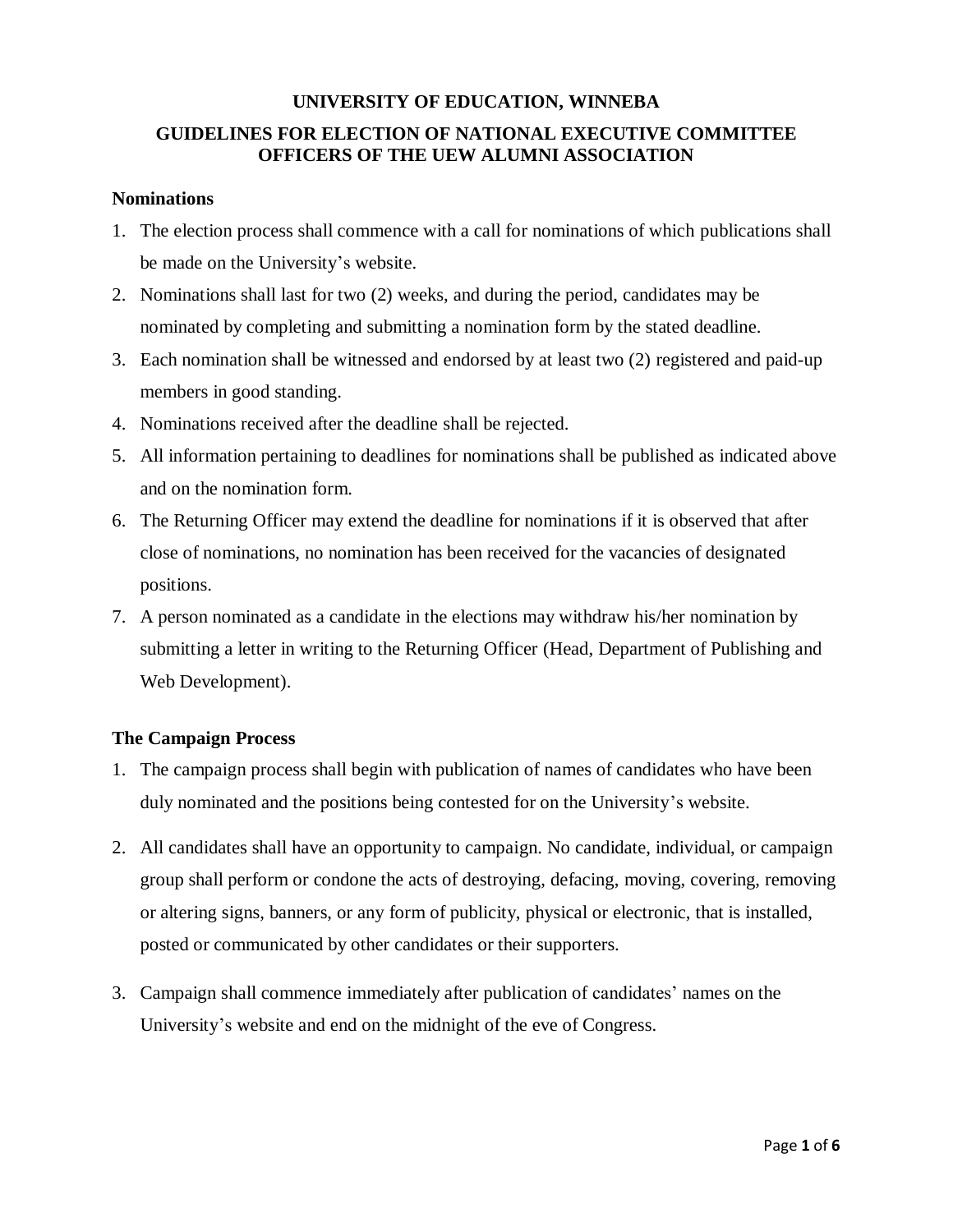# **The Polls**

- 1. The poll shall be conducted by manual voting.
- 2. A voter shall not cast more than one vote for each position when the poll is taken.
- 3. A voter who is visually impaired or physically challenged may request a person of the voter's own choice to assist him/her to cast the ballot.
- 4. The votes at the poll shall be taken by secret ballot and the results shall be ascertained by counting the votes for each candidate.
- 5. The candidate with the highest valid votes cast shall be elected for that position.
- 6. The ballot of every voter shall consist of a ballot paper.
- 7. Each ballot paper shall:
	- a. contain names and photographs of the candidates contesting a position in the election; and
	- b. have security marking or validation stamp on it.
- 8. The poll shall be taken between the hours of 10:00 a.m. to 3:00 p.m. at the Jophus Anamuah-Mensah Conference Centre, North Campus, University of Education, Winneba.
- 9. The poll shall start in the presence of two scrutineers and polling agents/observers.
- 10. Before the commencement of poll, scrutineers/polling agents and voters present may inspect the ballot boxes to verify that they are empty before they are closed and seals placed on them.
- 11. Scrutineers/polling agents shall be presented with a copy of voters' list/register. The list/register together with any valid National ID card, notably: National Identification Card, Voter Identification Card, Driver's License, and Passport shall be the principal means of identification. Systems shall be put in place to check the validity of National ID Cards presented for voting.
- 12. Voters' list/register shall be compiled from payment of dues from the UEW Alumni Database, and only registered and paid-up members who have fully paid their annual subscription or dues for the year 2021 shall be eligible to vote.
- 13. Any alumnus/alumna who desires to vote at Congress shall register with the University and make payment for annual dues/subscription through the following account outlets not later than **Friday, 19th November, 2021**:

#### **i. Bank Account**

Account Name: UEW Alumni Association Account Number:3051010093520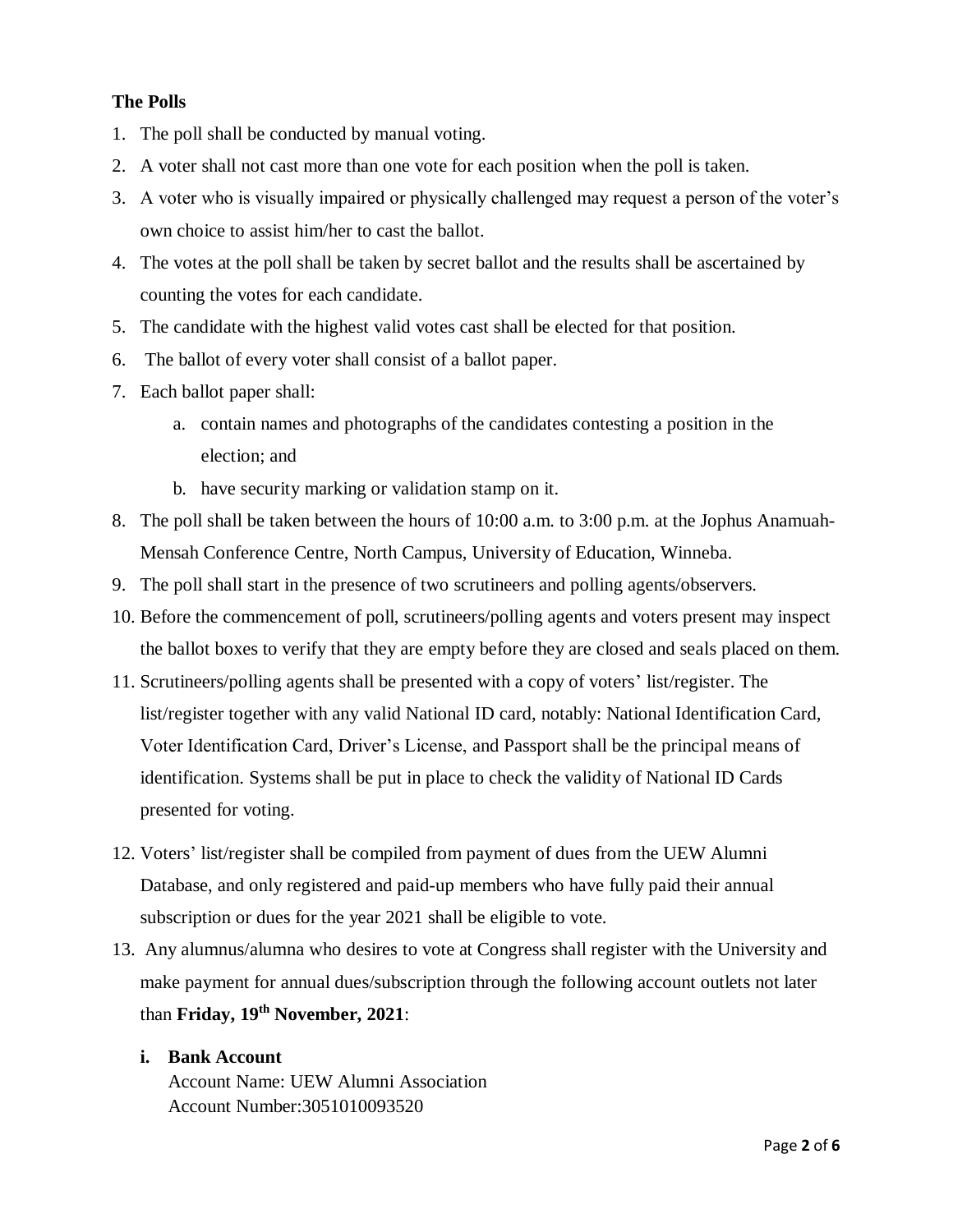Bank: GCB Bank Branch: Winneba

## **ii. Mobile Money Account**

- MTN MOMO Merchant Name: UEW Alumni Merchant ID: 146673
- VODAFONE CASH Merchant Name: Alumni Association – University of Education, Winneba Merchant ID/Till Number: 944982
- 14. All alumni members who make payment for annual dues/subscription after the deadline indicated above shall not have their names captured in the voters' list/register, and therefore, shall not be eligible to vote. Registered paid-up members shall receive email notification confirming receipt of the payment of annual dues/subscription.
- 15. All registered paid-up alumni shall be required to show evidence of payment of annual dues/subscription as part of the voting formalities.

# **Voting by Proxy**

- 1. An eligible voter who will be unable to vote on the polling day may apply to appoint a person to vote on his/her behalf by completing a proxy form.
- 2. A person appointed to vote by proxy shall be an eligible voter.
- 3. An eligible voter shall **not** act as proxy for more than one person.
- 4. The applicant shall submit the completed proxy form and a copy of a National ID in a sealed envelope with the applicant's name written across the seal to the Returning Officer (Head, Department of Publishing and Web Development).
- 5. The envelope shall be marked PROXY.
- 6. A person appointed to vote by proxy shall be required to show a copy of the proxy form at the polling station.
- 7. A person shall not appoint more than one person at a time as proxy to vote at the election.
- 8. A person who has applied to vote by proxy shall not vote at the election unless he/she has cancelled the proxy.
- 9. The Returning Officer shall certify that the proxy and the applicant are eligible voters; the Retuning Officer shall enter the details into a proxy register.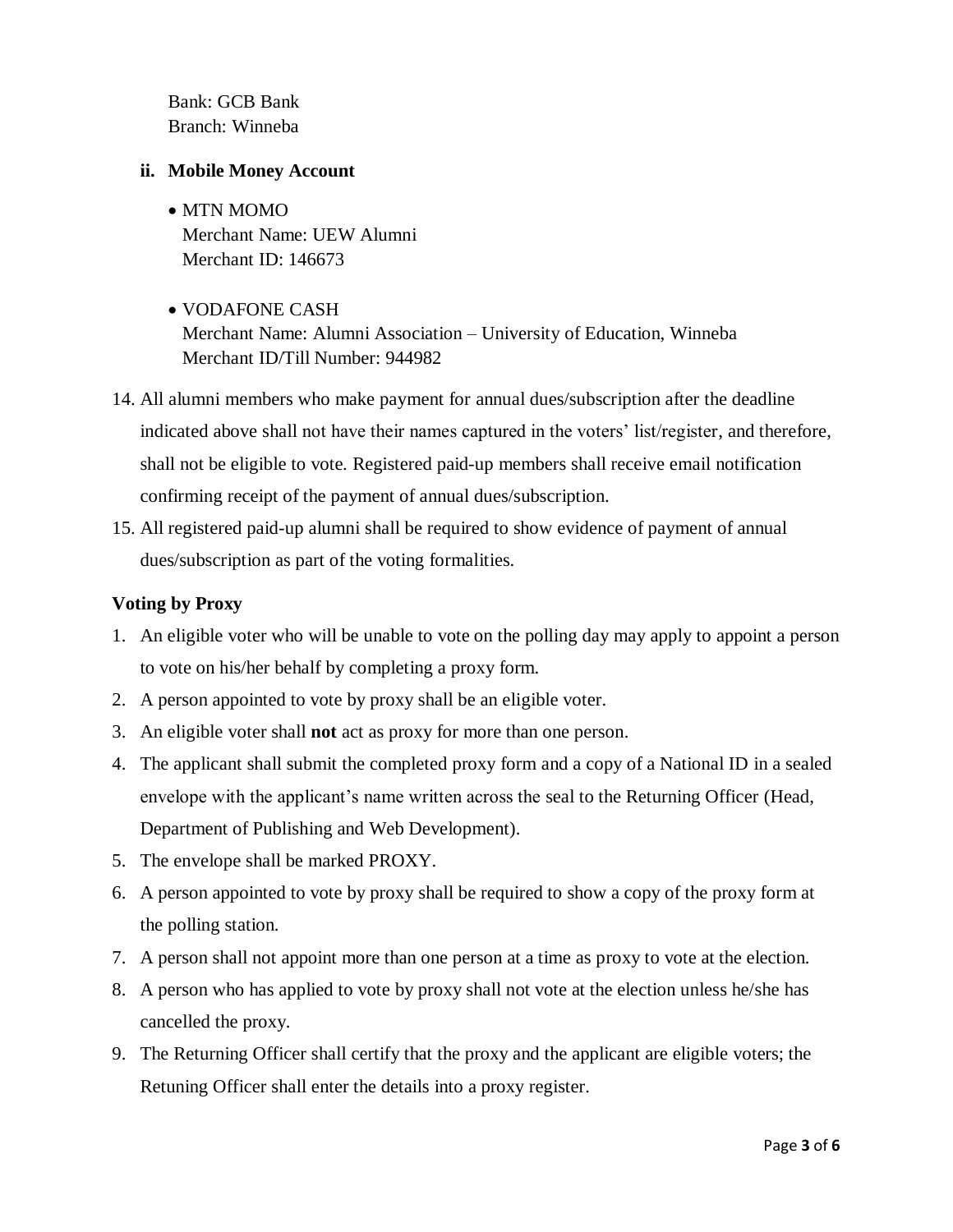# **Scrutineers and Polling Agents**

- 1. The Retuning Officer shall nominate Scrutineers for appointment by the Registrar. The Scrutineers shall be of Senior Member status.
- 2. A candidate contesting for a position in any election may appoint one polling agent to observe the polls at the polling station. The candidate shall submit to the Returning Officer, a letter stating the name and address of his/her Polling Agent not later than a day before the elections.
- 3. A Polling Agent shall present a copy of the letter of appointment at the polling station.
- 4. The Scrutineers/Polling Agent(s) shall co-operate with the Returning Officer to ensure that the poll is conducted in a free and fair manner and in accordance with regulations governing the elections.
- 5. The Scrutineer/Polling agent(s) shall append their signatures to certify the results of the elections.

# **Election Results and Petition**

### **Results of Elections**

- 1. Counting of votes shall be done by the Scrutineers and any other person appointed by the Returning Officer in the presence of the Polling Agents and Voters. Polling Agents may be called to assist at the discretion of the Returning Officer and in consultation with Scrutineers. Voters present at the close of poll shall only be observers.
- 2. Immediately after the close of the poll, the following shall be done:
	- a) Sort out the ballot papers for each position contested for;
	- b) Sort out the ballot into valid and rejected/invalid ballot papers;
	- c) Count and record the total number of votes cast, and express the results in percentage form in favour of each candidate;
	- d) Count and record the total number of invalid/rejected ballots;
	- e) Indicate the total number of persons who were eligible to vote;
	- f) Have Scrutineers and Polling Agents to certify the results;
	- g) Give Polling Agents of candidates present during the count a copy of the results, upon request; and
	- h) Submit a copy of the results to the Registrar for publication.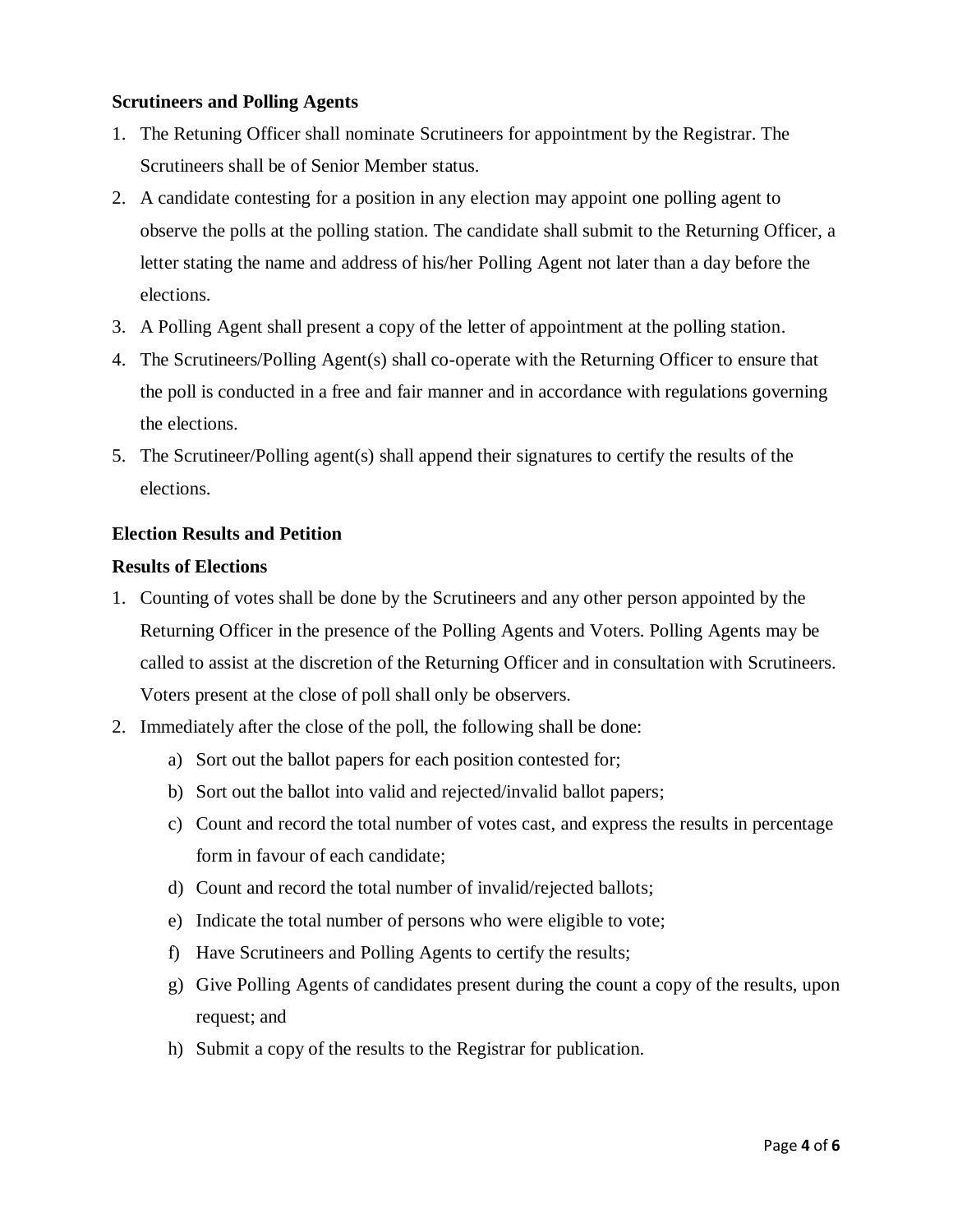# **Invalid Ballot Paper**

A ballot paper shall be declared invalid and rejected if:

- a) it does not have security marking or validation stamp;
- b) the voter does not clearly mark to identify the candidate for whom the vote was cast or choice of voter could not be ascertained;
- c) the voter has voted for more than one candidate;
- d) the voter has voted for a candidate who has withdrawn from the elections; and
- e) no candidate has been voted for.

#### **Storage of Ballot**

Ballot shall be kept for only three (3) calendar months after the polls after which they shall be disposed of unless otherwise directed by the Registrar.

#### **Run-Off Elections**

Where, after completion of counting and recounting of votes, there is no clear winner, the Returning Officer, in consultation with Registrar and Director, Office for Institutional Advancement (OIA), shall conduct a second poll.

#### **Election Petition**

- i. The validity of an election may be questioned only by a candidate through a written petition.
- ii. The petition shall relate to the following:
	- a) Circumstances that have extensively prevailed and may have reasonably affected the results of the election; and
	- b) Elections not conducted in accordance with the laid down regulations.
- iii. Election petition shall be presented to the Registrar within five (5) working days after the end of the election.
- iv. Petition received after the period indicated above shall be dismissed.
- v. The Registrar shall set up an Independent Arbitration Committee (IAC) for hearing of the petition within seven (7) working days after receipt of petition.
- vi. The Independent Arbitration Committee (IAC) shall be required to sit for hearing of the petition and submit its report to the Registrar within a period of thirty (30) days.